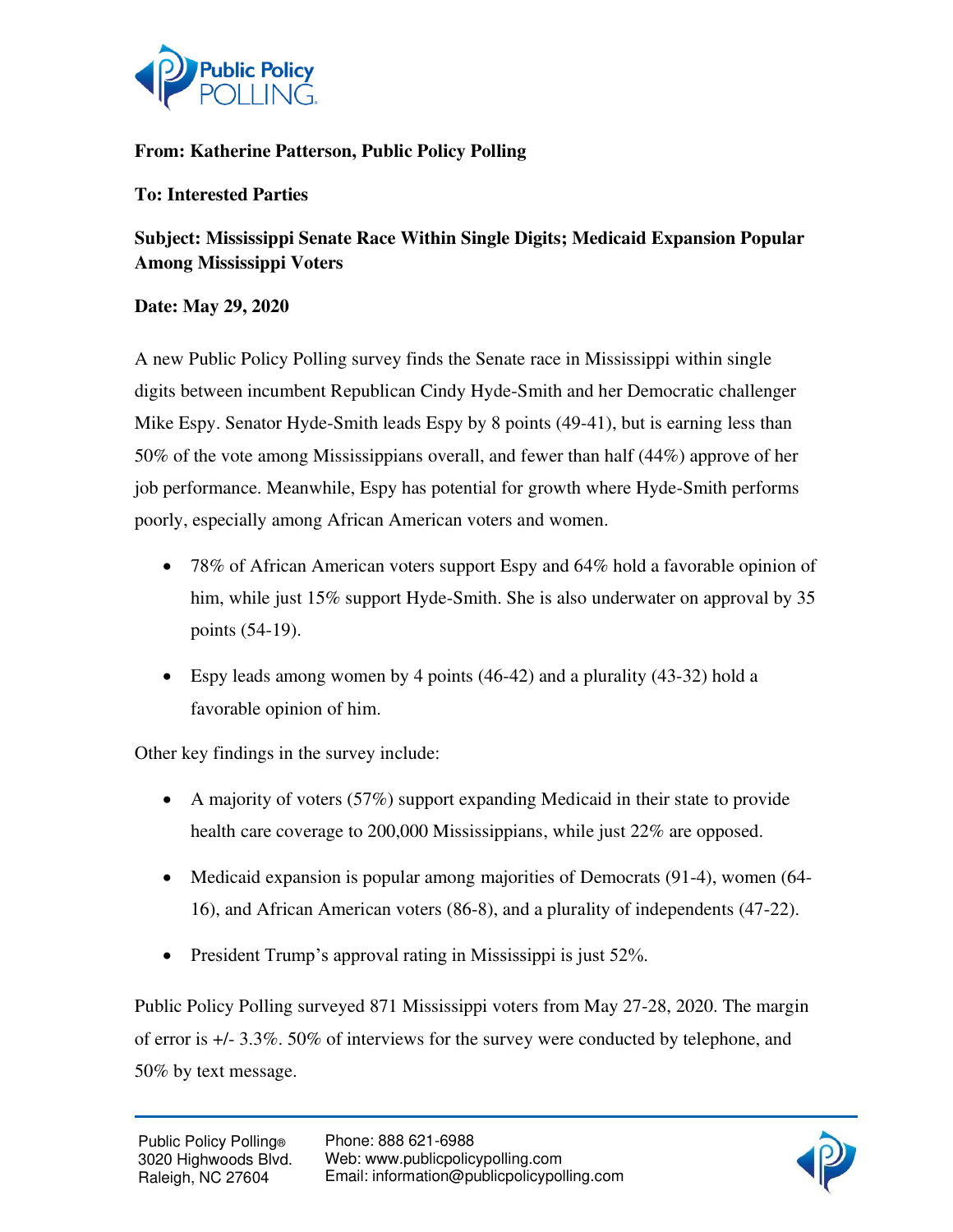

# **Mississippi Survey Results**

| Q1 | Do you approve or disapprove of President<br>Donald Trump's job performance?                                                                                        |    |  |
|----|---------------------------------------------------------------------------------------------------------------------------------------------------------------------|----|--|
|    |                                                                                                                                                                     |    |  |
|    |                                                                                                                                                                     |    |  |
|    |                                                                                                                                                                     | 7% |  |
| Q2 | Do you approve or disapprove of Senator<br>Cindy Hyde-Smith's job performance?                                                                                      |    |  |
|    |                                                                                                                                                                     |    |  |
|    |                                                                                                                                                                     |    |  |
|    |                                                                                                                                                                     |    |  |
| Q3 | Do you have a favorable or unfavorable opinion<br>of Mike Espy?                                                                                                     |    |  |
|    |                                                                                                                                                                     |    |  |
|    |                                                                                                                                                                     |    |  |
|    |                                                                                                                                                                     |    |  |
| Q4 | If the election for US Senate were held today,<br>and the candidates were Democrat Mike Espy<br>and Republican Cindy Hyde-Smith, who would<br>you vote for?         |    |  |
|    |                                                                                                                                                                     |    |  |
|    |                                                                                                                                                                     |    |  |
|    |                                                                                                                                                                     |    |  |
| Q5 | Do you support or oppose expanding Medicaid<br>in Mississippi, which would provide health care<br>coverage to 200,000 Mississippians?                               |    |  |
|    |                                                                                                                                                                     |    |  |
|    |                                                                                                                                                                     |    |  |
|    |                                                                                                                                                                     |    |  |
| Q6 | In the 2016 election for President, did you vote<br>for Republican Donald Trump, Democrat Hillary<br>Clinton, someone else, or did you not vote in<br>the election? |    |  |
|    |                                                                                                                                                                     |    |  |
|    |                                                                                                                                                                     |    |  |
|    | Someone else / Did not vote 6%                                                                                                                                      |    |  |

|    | TYEY NESUILS                                                                                                                                                                                                     |  |  |
|----|------------------------------------------------------------------------------------------------------------------------------------------------------------------------------------------------------------------|--|--|
| Q7 | If you are a woman, press 1. If a man, press 2.                                                                                                                                                                  |  |  |
|    |                                                                                                                                                                                                                  |  |  |
|    |                                                                                                                                                                                                                  |  |  |
| Q8 | If you are a Democrat, press 1. If a Republican,<br>press 2. If an independent, press 3.                                                                                                                         |  |  |
|    |                                                                                                                                                                                                                  |  |  |
|    |                                                                                                                                                                                                                  |  |  |
|    |                                                                                                                                                                                                                  |  |  |
| Q9 | If you are white, press 1. If African-American,<br>press 2. If other, press 3.                                                                                                                                   |  |  |
|    |                                                                                                                                                                                                                  |  |  |
|    |                                                                                                                                                                                                                  |  |  |
|    |                                                                                                                                                                                                                  |  |  |
|    | Q10 If you are 18-29 years old, press 1. If 30-45,<br>press 2. If 46-65, press 3. If older than 65,<br>press 4.                                                                                                  |  |  |
|    |                                                                                                                                                                                                                  |  |  |
|    |                                                                                                                                                                                                                  |  |  |
|    |                                                                                                                                                                                                                  |  |  |
|    |                                                                                                                                                                                                                  |  |  |
|    | Q11 What is the highest level of education you have<br>received: high school graduate or less, some<br>college but did not finish, 2-year college<br>degree, 4-year college degree, or post-<br>graduate degree? |  |  |
|    | High school graduate or less  44%                                                                                                                                                                                |  |  |
|    | Some college but did not finish 24%                                                                                                                                                                              |  |  |
|    |                                                                                                                                                                                                                  |  |  |
|    |                                                                                                                                                                                                                  |  |  |
|    |                                                                                                                                                                                                                  |  |  |
|    | Q12 Mode                                                                                                                                                                                                         |  |  |
|    |                                                                                                                                                                                                                  |  |  |
|    |                                                                                                                                                                                                                  |  |  |